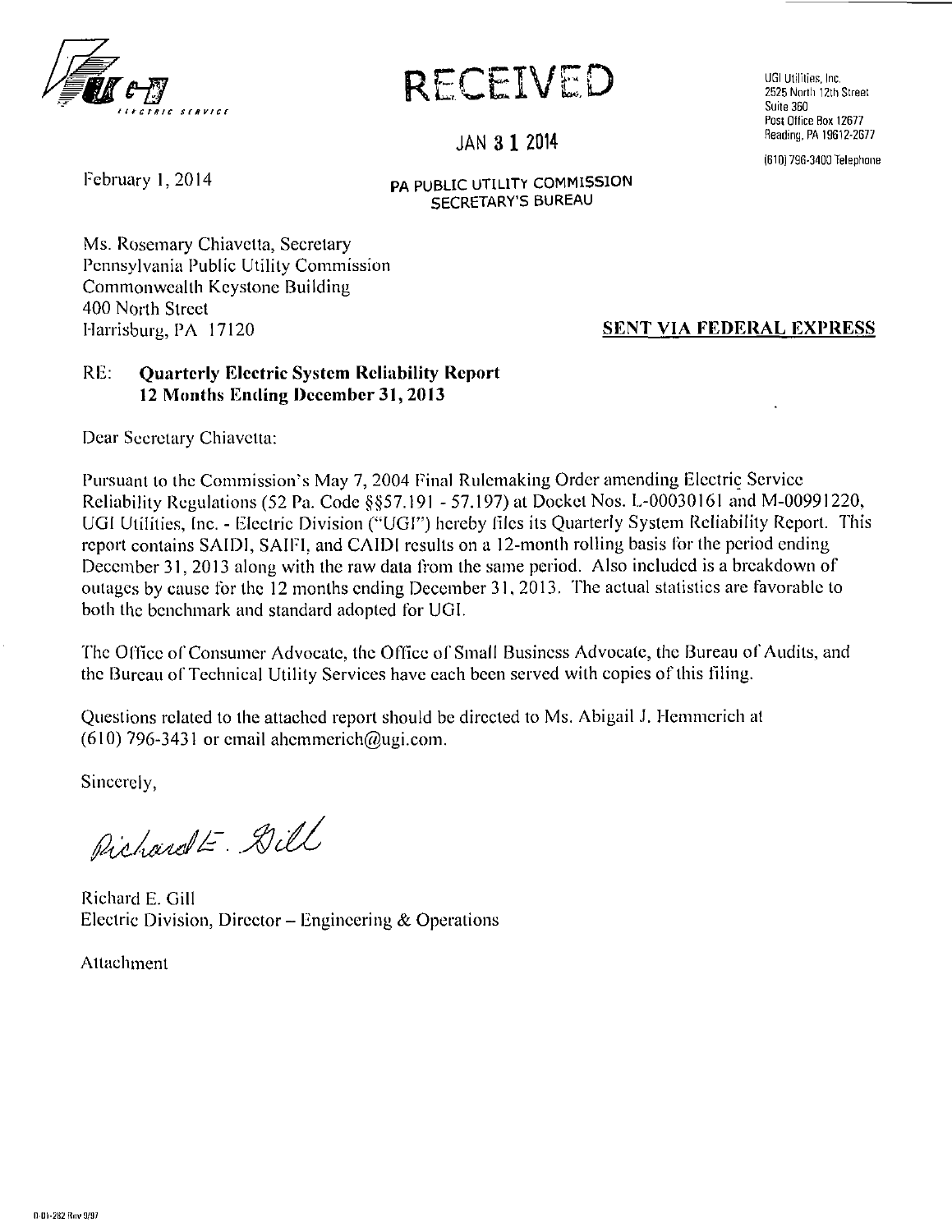#### c: **FEDERAL EXPRESS**

Tanya J. MeCloskcy Office of Consumer Advocate 555 Walnul St. 5<sup>th</sup> Floor, Forum Place Harrisburg, PA 17101-1921

John R. Evans Small Business Advocate Suite 1102, Commerce Bldg. 300 North Second St. Harrisburg, PA 17101

Dennis Holser Bureau of Audits Pennsylvania Public Utility Commission Commonwealth Keystone Bldg. 3<sup>rd</sup> Floor, F East Harrisburg, PA 17101

Darren Gill, Deputy Director Bureau of Technical Utility Services Commonwealth Keystone Building 3<sup>ru</sup> Floor 400 North Street Harrisburg, PA 17120

#### **ELECTRONIC MAIL**

Darren Gill, Deputy Director Bureau of Technical Utility Services  $d$ gill $@p$ a.gov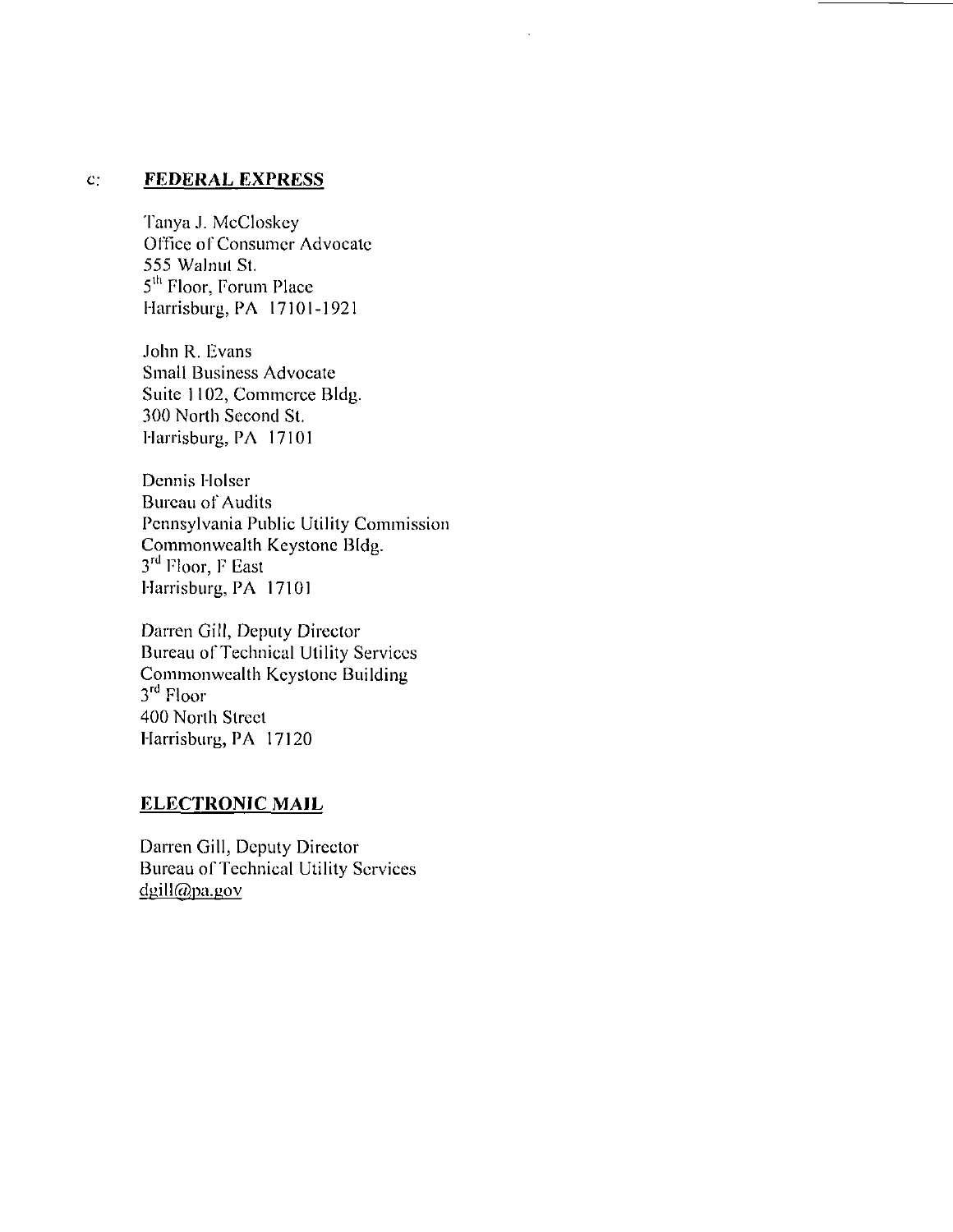

JAN 3 1 2014



PA PUBLIC UTILITY COMMISSION SECRETARY'S BUREAU

# **UGI Utilities, Inc. - Electric Division System Reliability Report: Quarterly Update**

**February 1, 2014**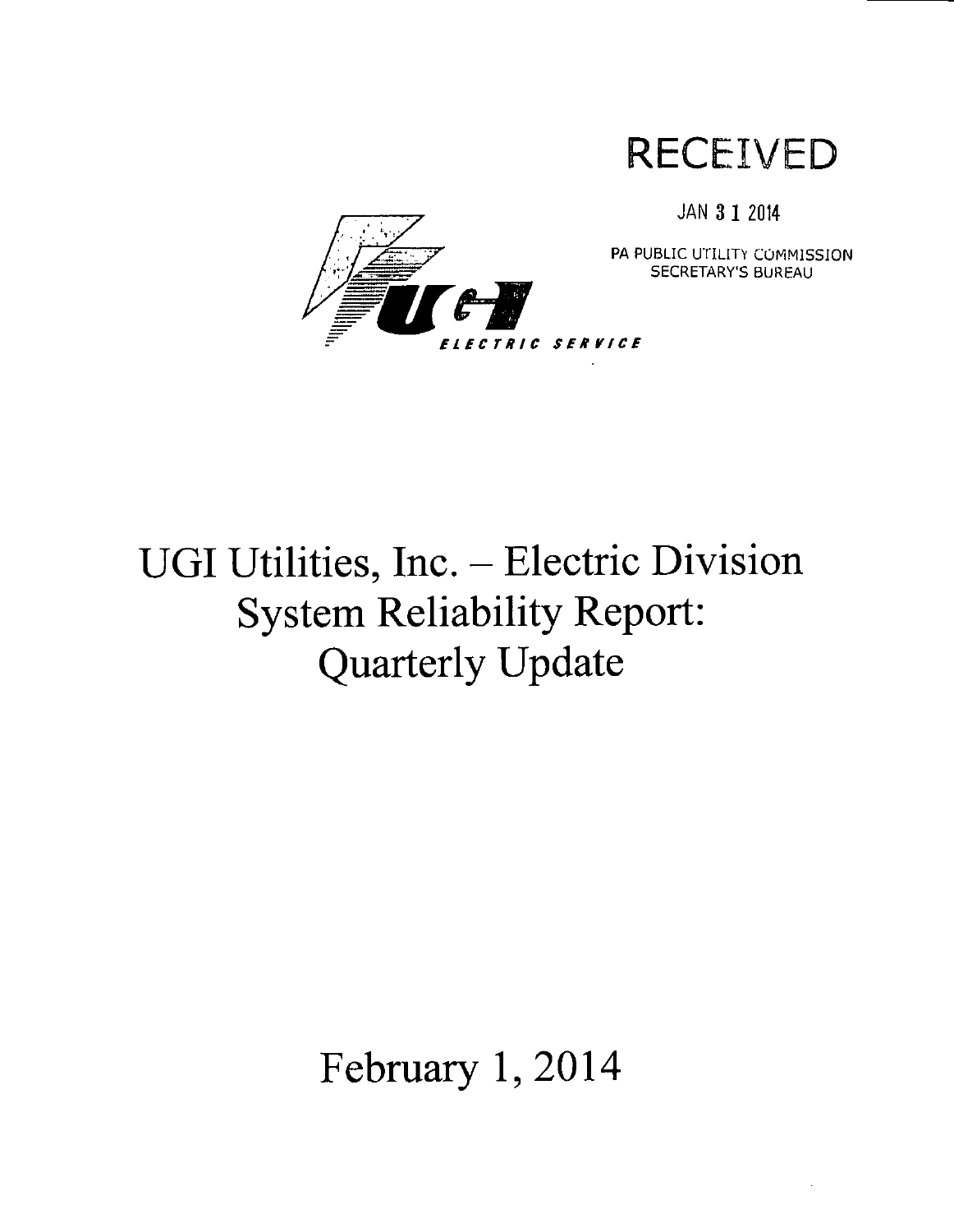#### **UGI Utilities, Inc. - Electric Division System Reliability Report**

#### **§ S7.195(e)(l) - A description of each maior event that occurred during the preceding quarter, including the time and duration of the event, the number of customers affected, the cause of the event and any modified procedures adopted in order to avoid or minimize the impact of similar events in the future.**

There were no major events during the preceding quarter.

#### **§ 57.195(e)(2) - Rolling 12-month reliability index values (SAIFI. CAIDI, SAIDI and if available, MAIFI) for the EDC's service territory for the preceding quarter. The report shall include the data used in calculating the indices, namely the average number of customers served, the number of sustained customer interruptions, the number of customers affected and the customer minutes of interruption.**

The 12 month rolling reliability results for UGI's service area are as follows:

|                                | <b>SAIDI</b> | <b>SAIFI</b> | <b>CAIDI</b> |
|--------------------------------|--------------|--------------|--------------|
| <b>12-Month Standard</b>       | 256          | 1.12         | 228          |
| 12-Month Benchmark             | 140          | 0.83         | 169          |
| 12 months Ended December, 2013 | 85           | 0.77         | 110          |

SAIDI: System Average Interruption Duration Index

SAIFI: System Average Interruption Frequency Index<br>CAIDI: Customer Average Interruption Duration Index

Customer Average Interruption Duration Index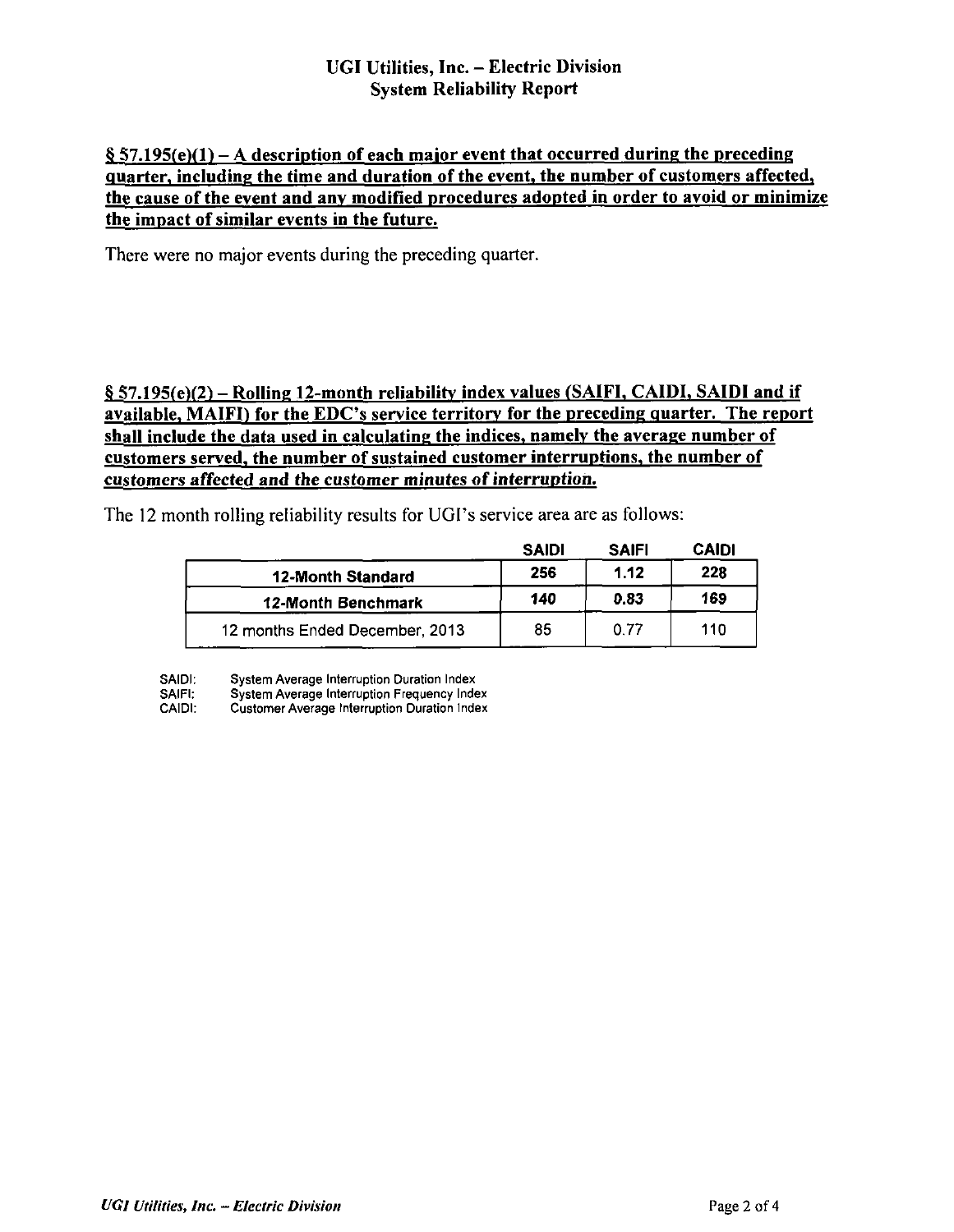#### **UGI Utilities, Inc. - Electric Division System Reliability Report**

| <b>Month</b> | SI               | TCI    | TCB      | <b>TMCI</b> |
|--------------|------------------|--------|----------|-------------|
| Jan-2013     | 22               | 5.504  | 62,162   | 137,647     |
| Feb-2013     | 13               | 4.917  | 62,120   | 616,741     |
| Mar-2013     | 7                | 182    | 61,958   | 19,158      |
| Apr-2013     | 48               | 3.935  | 61,767   | 672,419     |
| May-2013     | 23               | 629    | 61,714   | 64.732      |
| Jun-2013     | 42               | 3,146  | 61,908   | 444,316     |
| Jul-2013     | 53               | 13,058 | 61,815   | 869,458     |
| Aug-2013     | 26               | 4,299  | 61,828   | 887,559     |
| Sep-2013     | 41               | 2,609  | 61,770   | 387,971     |
| Oct-2013     | 12               | 1,487  | 61,760   | 320,989     |
| Nov-2013     | 37               | 6,489  | 61,813   | 737,874     |
| Dec-2013     | $\underline{16}$ | 1,644  | 61,831   | 116,023     |
| TOTAL        | 340              | 47,899 | 61,871 * | 5,274,887   |

### **Raw Data: January 2013 - December 2013**

" 12-month arithmetic average

Si: Sustained Interruptions<br>TCI: Total Customers Interru TCI: Total Customers Interrupted<br>TCB: Total Customer Base TCB: Total Customer Base<br>TMCI: Total Minutes Custom Total Minutes Customer Interruption

#### **SAIDI**

The SAIDI value for the 12 months ending December 2013 is 85. This result is 2% lower than results reported through September 2013.

#### **SAIFI**

The 12-month rolling SAIFI index decreased 1% from 0.78 in our last quarterly report to 0.77 for the period ending December 2013.

#### **CAIDI**

The CAIDI result of 110 for the 12-month reporting period ending December 2013 is down 1% from our last report.

All index values fall below their respective standard and benchmark levels. UGI believes the changes in reliability results compared with the previous reporting periods are due to the natural variation of the events in each period and do not indicate any trends. It is always important to note, however, that weather conditions have considerable impact on these results.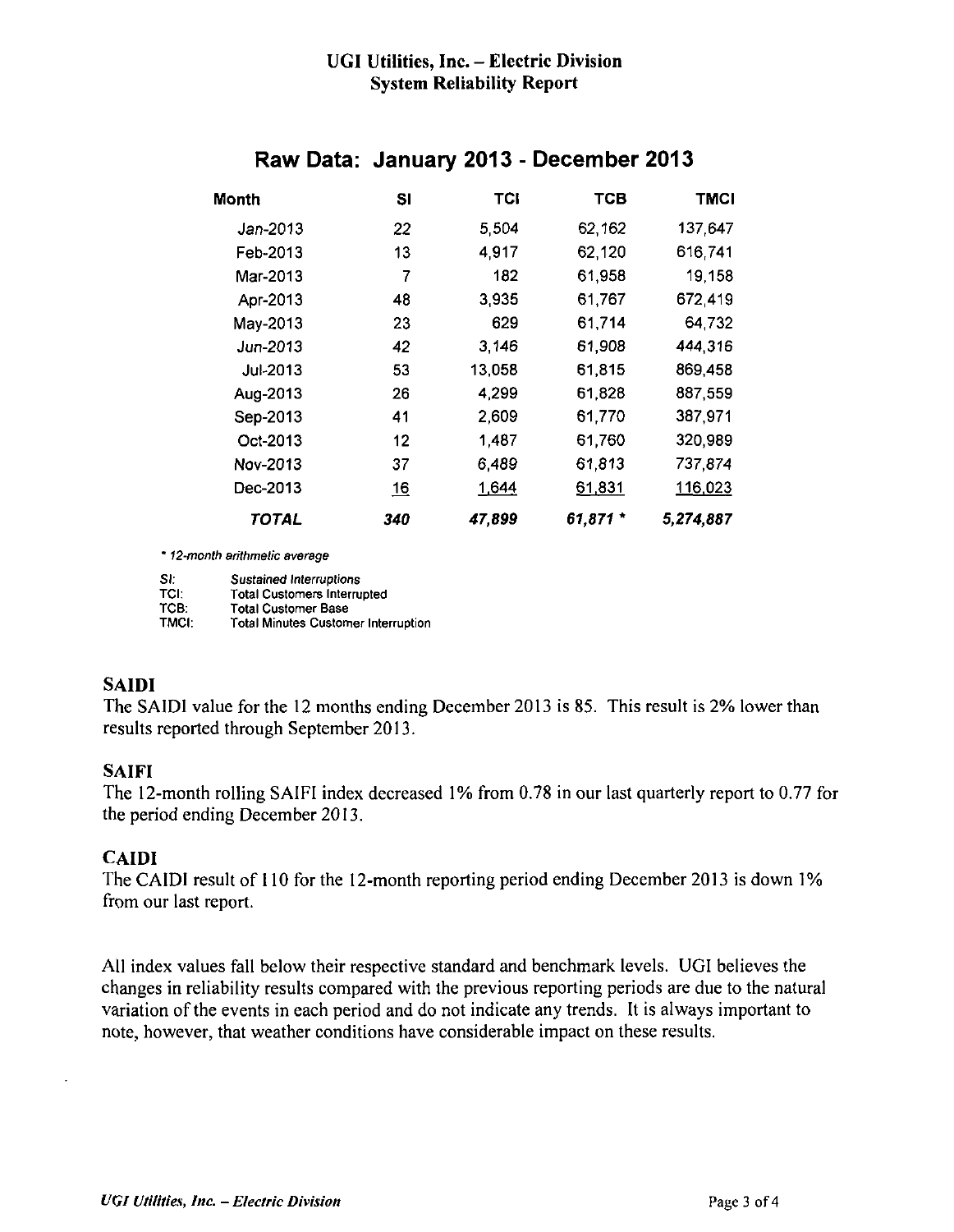#### **UGI Utilities, Inc. - Electric Division System Reliability Report**

**§57.195(e)(5)-RoUing 12 month breakdown and analysis of outage causes during the preceding quarter, including the number and percentage of service outages, the number of customers interrupted, and the customer interruption minutes categorized by outage cause such as equipment failure, animal contact, tree related and so forth. Proposed solutions to identified service problems shall be reported.** 

| Cause                     | % of Total<br>Incidents | <b>Number of</b><br>Interruptions | <b>Customers</b><br>Interrupted | <b>Minutes</b><br>Interrupted |
|---------------------------|-------------------------|-----------------------------------|---------------------------------|-------------------------------|
| Animal                    | 17.06%                  | 58                                | 846                             | 66,597                        |
| Company Agent             | 0.29%                   |                                   | 1,184                           | 49,582                        |
| <b>Construction Error</b> | 0.29%                   |                                   | 17                              | 850                           |
| <b>Customer Problem</b>   | 0.59%                   | 2                                 | 2                               | 353                           |
| <b>Equipment Failure</b>  | 32.65%                  | 111                               | 16,917                          | 1,526,734                     |
| Lightning                 | 5.00%                   | 17                                | 4,742                           | 471,940                       |
| <b>Motor Vehicle</b>      | 5.59%                   | 19                                | 5,671                           | 964,074                       |
| Other                     | 0.88%                   | 3                                 | 268                             | 22,419                        |
| <b>Public</b>             | 4.71%                   | 16                                | 1,576                           | 109,879                       |
| <b>Structure Fire</b>     | 1.18%                   | 4                                 | 38                              | 6,616                         |
| Trees                     | 25.00%                  | 85                                | 12,813                          | 1,411,644                     |
| Unknown                   | 1.76%                   | 6                                 | 1,329                           | 231,332                       |
| <b>Weather Related</b>    | 0.59%                   | 2                                 | 55                              | 14,734                        |
| Weather/Snow              | 0.00%                   | 0                                 | 0                               | 0                             |
| Weather/Ice               | 0.00%                   | 0                                 | 0                               | 0                             |
| Weather/Wind              | 4.41%                   | 15                                | 2.441                           | 398,133                       |
| TOTAL                     | 100.00%                 | 340                               | 47,899                          | 5,274,887                     |

## **Outage by Cause: January 2013 - December 2013**

#### **Proposed Solutions to Identified Problems:**

UGI has not identified any specific, significant issues on its system that need attention.